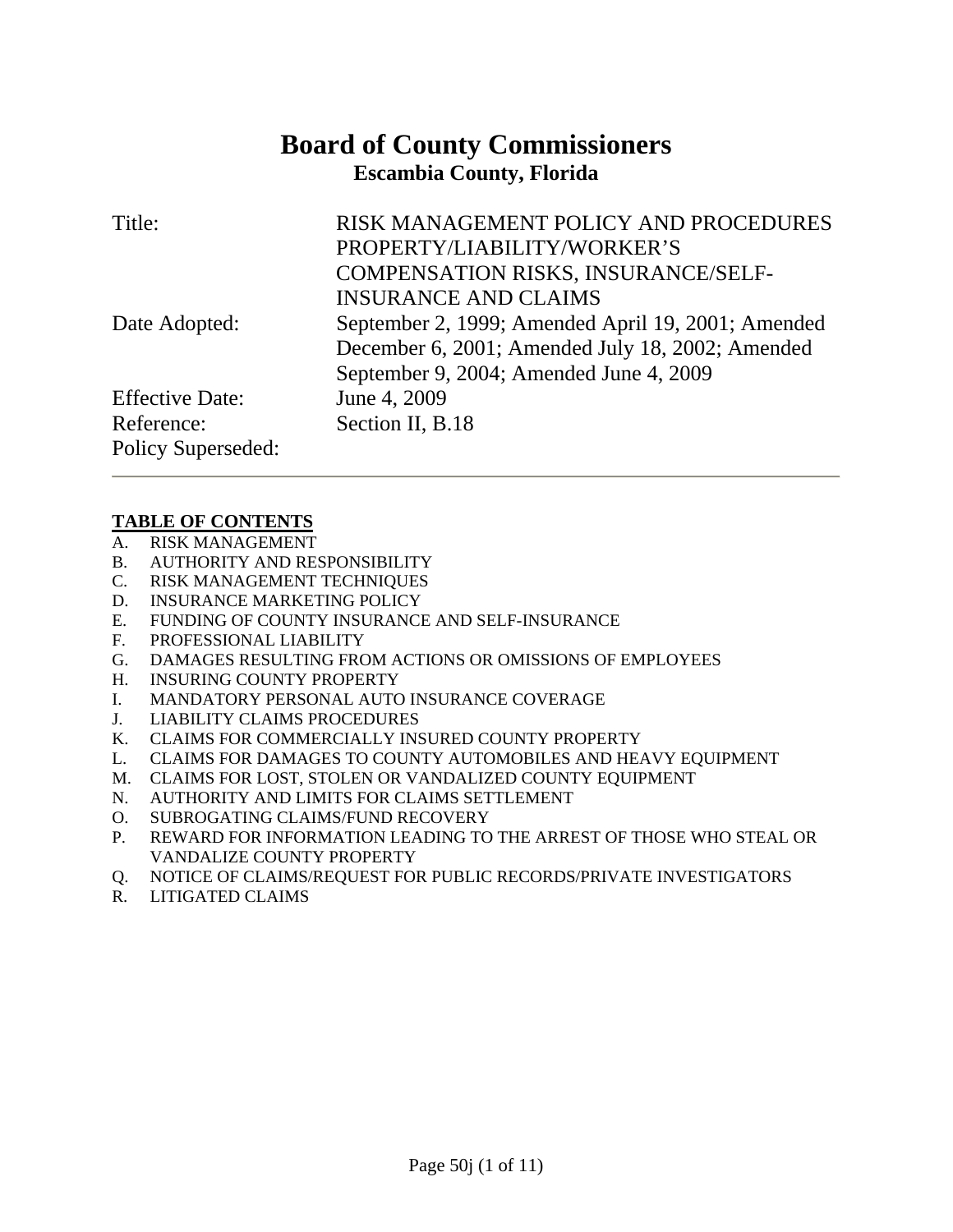**PURPOSE:** To establish overall risk management policy and procedures, with emphasis on insuring and self-insuring County property, liability, and workers' compensation risks and processing claims against insurance policies and the internal service fund.

# **RISK MANAGEMENT POLICY AND PROCEDURE**

Escambia County recognizes the need to protect its assets and to preserve operational continuity from risks and hazards that may arise from business activities or from other activities or events that may affect the County.

The County is committed to providing a safe and healthy environment to protect employees and other members of the public to whom the County has such a responsibility.

# A **RISK MANAGEMENT**

- 1. Efficient risk management is considered essential to the successful overall management of the County.
- 2. The goal of risk management is the efficient minimization of potential risk to property*,*  interruption of governmental services, and the safety of employees and the general public*.*
- 3. Catastrophic risks of potential loss are to be given the County's fullest attention. All reasonably practical techniques to avoid, control or finance such catastrophic risks shall be given due consideration.
- 4. An operational contingency plan shall be formulated. The plan shall consider potential property loss to the County that could significantly reduce the County's income and/or require significant additional expense to continue operations as nearly normal as possible. Preplanning of possible backup systems to minimize loss is considered essential to the plan.

# B. **AUTHORITY AND RESPONSIBILITY**

- 1. The Escambia County Board of County Commissioners and the Constitutional Officers have ultimate authority and responsibility for risk management within the County. With exceptions to be determined by individual needs of the Constitutional Officers, the Board assumes responsibility for the County's insurance and self-insurance programs.
- 2. Staff responsibility for providing recommendations to the County to facilitate major risk management decisions is granted to the Risk Manager.
- 3. The County's Risk Manager is charged with day to day responsibility for ongoing administration of the risk management program and development of the County's loss control/safety policy and training.
- 4. Risk Management is charged with day to day responsibility for basic administration, such as coordination with the County's insurance agents and third party administrators and others who affect the risk management/insurance and self-insurance program and insurance policy maintenance.
- 5. Risk Management is charged with adjusting self-insurance liability and workers'compensation claims to the extent not contracted to third party administrators and reporting claims to insurers where coverage is purchased, accident investigations and related responsibilities.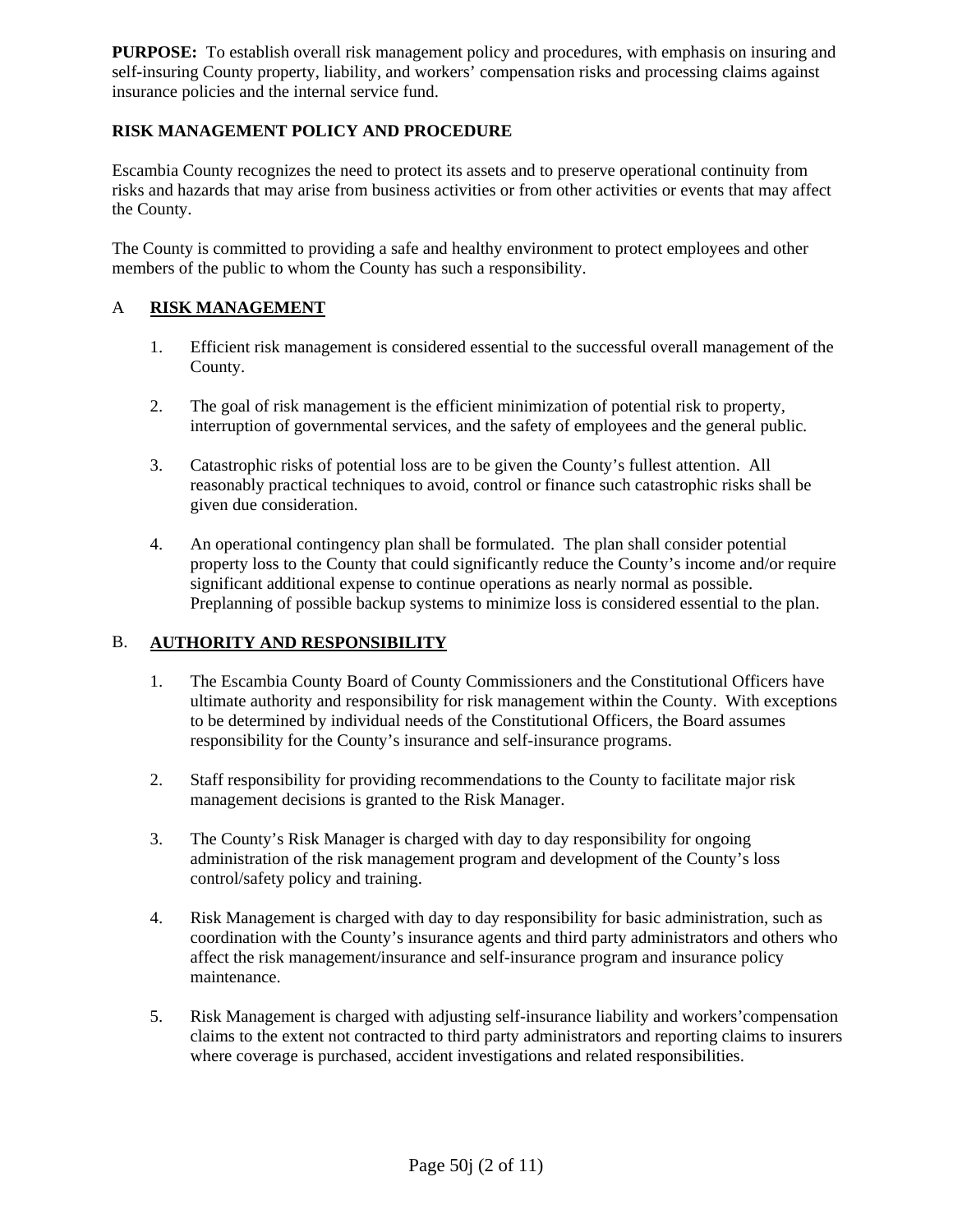- 6. The County's Purchasing Division and Risk Management Division are charged with review of risk management/insurance terms in agreements, contracts, and leases and shall coordinate with the County's Legal Department in periodic review of such requirements.
- 7. All County employees are expected to act responsibly in the conduct of their duties and shall be required to participate in the County's risk management and safety programs to the extent required by the County and its designees.
- 8. Recognition shall be given to federal, state, and local laws in formulating the risk management program and in all subsequent changes.

## C. **RISK MANAGEMENT TECHNIQUES**

The County shall employ the following risk management techniques.

## 1. **Risk Identification and Analysis**

The County shall continuously seek to identify and analyze possibilities of loss with potentially significant financial or personal impact.

#### 2. **Risk Avoidance**

Where future undertakings of the County shall be accompanied by risks of such a hazardous nature that control or financing of potential risks of financial loss is impossible or impractical, then the County shall consider avoiding such undertakings.

## 3. **Risk Control**

- a. Where possible, and within reasonable cost, the County shall seek to prevent risks of loss and act to limit or reduce the potential extent of any losses that cannot be totally prevented.
- b. Efforts at risk control shall be continuous, so long as substantial risks persist.
- c. Insurers of major risks shall be asked to what extent their premium charges contemplate provision of risk control services and such services shall be required when judged to be in the best interests of the County.

#### 4. **Risk Finance**

Upon evaluation of its risks of financial loss, the County shall provide for appropriate financing measures. Depending on the nature of the individual risks, the County shall decide whether to retain risks of loss on an uninsured basis, transfer risk of loss to an insurer or transfer risks of loss to another party (such as through a hold-harmless agreement with an indemnification provision).

#### a. **Retention of Risk Loss**

(1) The County shall consider being uninsured or shall consider acceptance of insurance deductibles, exclusions or restrictions when:

-Potential amounts of loss are small; there would be no significant effect on the budget

-Insurance premium for coverage is unreasonably expensive

-Risk of loss is so remote that insurance would not ordinarily be purchased

-Budgetary considerations do not permit purchase of all insurance that is needed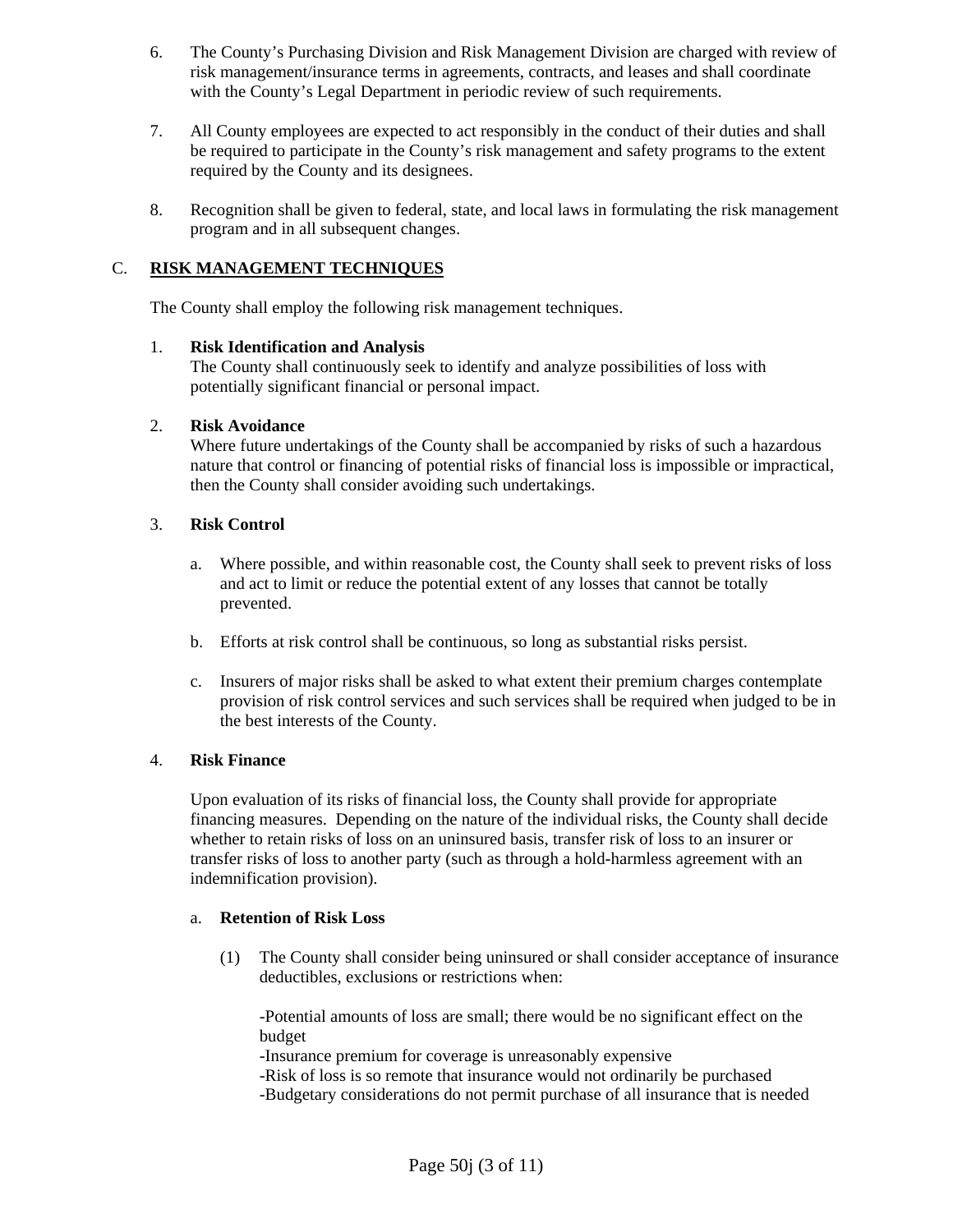(2) In the last condition, priorities shall be set as to which types and amounts of insurance are critical, which are important, and which are desirable but can be foregone.

## b. **Insurance Purchase**

The County shall consider purchase of insurance when:

-Potential amounts of loss are too large to be retained without budgetary problems -Required by contract or law

## c. **Transfer of Risk to Others**

(1) The County shall consider transferring risks of loss to others (by hold harmless agreements and/or contractual requirement that insurance be provided by others on the County's behalf) when:

-The transfer will not directly or indirectly increase the County's costs above the amount of such costs the County would have incurred had it retained or insured the risks of loss.

-The other party can prove that it can successfully finance the amounts of loss transferred, either by providing adequate financial position if insurance is not required or by purchase of insurance (preferable).

(2) Insurance provided by others on behalf of the County must be rated as a Secure Best Rating with a Financial Size Category VII according to latest edition of the A.M. Best Guide. The County's standard limits are \$1 million for liability (i.e. general, auto, professional, liquor, etc, as appropriate) and statutory requirements for worker's compensation. The County's insurance requirements for solicitations are outlined in the Purchasing Procedure Manual. In some instances, insurance ratings and limits may vary depending on the level of risk involved and will be outlined in individual leases or contracts. Insurance requirements may be waived by the County Administrator.

# D. **INSURANCE MARKETING POLICY**

- 1. The County shall endeavor to seek insurance from capable insurers and agents.
- 2. So long as coverages and premium costs of current insurers and service by current agents and insurers remain satisfactory, it may be considered acceptable to renew these insurance programs.
- 3. However, in the event that coverage, premium cost or service become unacceptable, consideration should be given to obtaining competition for replacement.
- 4. At least every three to five years the County's insurance program should be evaluated to determine if it is either necessary or desirable to solicit competitive proposals. If it is likely that competition would produce much better cost, coverage, or service to the County's benefit, then proposals should be requested.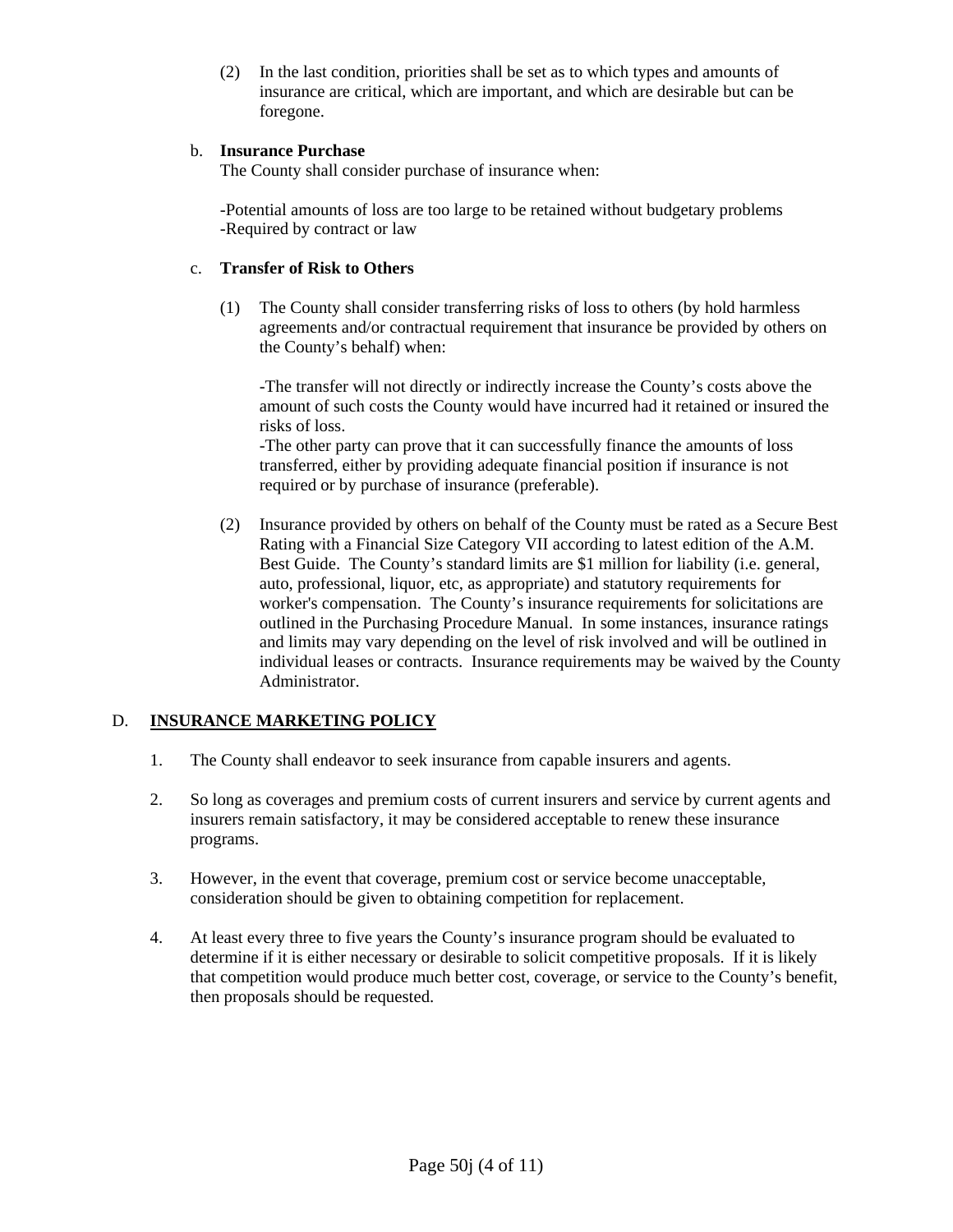- 5. Should competition be solicited in the future for the County's insurance programs, the County should endeavor to provide sufficient information to agents and insurers to assure that solicited proposals shall be comparable. This should be accomplished by preparation of formal specifications, even if in the form of a few pages, simply stating desirable coverages, amounts, endorsements, etc. and setting forth premium and loss information and rating data which insurers normally require.
- 6. When competition is desirable, additional and optional coverages, amounts, etc. should be requested for the County's consideration.
- 7. The broadest coverage available shall be preferred if the premium cost is reasonable.
- 8. Although premium cost should not be the sole consideration for accepting a competitive insurance proposal, it should receive major emphasis, so long as other considerations are consistent.
- 9. Cancellation notices required of insurers should be no less than 90 days and should include insurer notice of non-renewal, adverse change, and rate increase.
- 10. Renewal premium quotations, whether in competitive situations or not, should be required well in advance of policy renewal dates.

# *INSURANCE, SELF-INSURANCE, FUNDING, CLAIMS:*

# E. **FUNDING OF COUNTY INSURANCE AND SELF-INSURANCE**

- 1. The internal service fund is used to account for the financing of property, liability, and workers' compensation insurance and self-insurance and administration and related costs of the risk management and safety program. It is also used to finance the county's employee benefits plan, such as life, medical, and dental benefits.
- 2. Revenue is received from participating County Agencies and Departments and service funds on a cost reimbursement basis. Rates are set annually and are charged to the Agencies and Departments based on property/liability/workers' compensation exposure, number and type of employees, and funding required for program administration, incurred claims reserves, and incurred but not reported claim estimates.

# F. **PROFESSIONAL LIABILITY (Adopted 2/79)**

Various County employees perform professional services and exercise professional judgment and skills in the course of their employment. These employees are expected to obtain and maintain applicable state, local, or Board licenses and certifications either as a condition of their employment or in performing their duties. In recognition of the fact that public employment is seldom as remunerative as employment in private concerns, and carries significantly greater potential for liability, these employees have not been expected to obtain insurance which would protect them and Escambia County from any claims resulting from negligence, malpractice, malfeasance, or misfeasance in the exercise of their professional services, judgments, or skills, although persons employed in the same or similar capacity by private employers are almost universally protected by such insurance. Escambia County may, from time to time, determine that it is in the best interests of the County to purchase such insurance; but in any event, Escambia County will indemnify and defend such employees from any such claims in connection with their official County duties and will look to such insurance, and to such insurance alone, for satisfaction of any past, present, or future claims or judgments.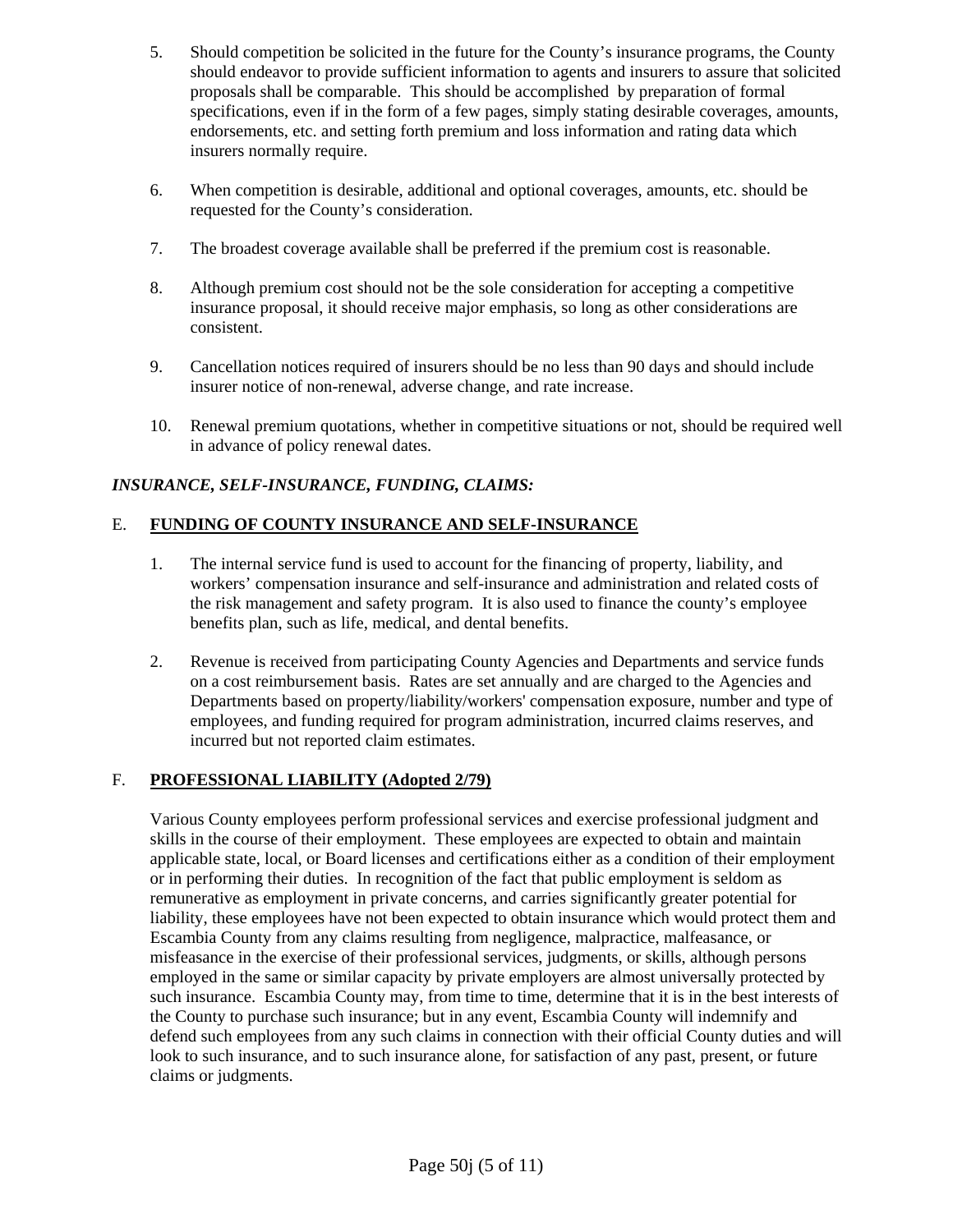## G. **DAMAGES RESULTING FROM ACTIONS OR OMISSIONS OF EMPLOYEES (Adopted 8/3/93)**

The Board of County Commissioners reserves the right not to pay any damages resulting from acts or omissions of employees, if the employee acted in bad faith or with malicious purpose or in a manner exhibiting wanton and willful disregard of human rights, safety, or property. BCC will not be liable for the acts or omissions of an employee committed while acting outside the course and scope of her or his employment. In addition, BCC reserves the right not to pay any damages or provide a defense to any employee who is alleged or is found to have caused damages resulting from any acts or omissions which were intentionally tortious or which form the basis for imposition of punitive damages. BCC reserves the right to refuse to pay damages resulting from the acts or omissions of employees who have violated County policies.

# H. **INSURING COUNTY PROPERTY**

- 1. Risk Management, through a competitive bid process, obtains property and casualty insurance coverage on all existing County property and such miscellaneous coverages as boiler and machinery, crime, flood, windstorm, etc.
- 2. To include additional property on existing insurance policy(ies), departments must submit a Request for Insurance Coverage form to Risk Management. This form must be submitted for all newly purchased, constructed, donated, and/or leased property. The Request for Insurance Coverage form must also be submitted as modifications are made to existing structures (i.e., expansion projects, demolition).
- 3. If departments are occupying leased office space, the contents must be insured. Contents may be included on the County's existing policy by submitting the Request for Insurance Coverage form and a list of the contents. **Employee's personal property will not be covered on the County's policy.**

# I. **MANDATORY PERSONAL AUTO INSURANCE COVERAGE**

- 1. Employees who elect to receive car allowances to use their personal vehicles to conduct County business are required to maintain an insurance limit (not less than the State's sovereign immunity) \$100,000 per person/\$300,000 per accident or occurrence. The monthly car allowance offsets the cost associated with the increased insurance limit.
- 2. Employees to whom this policy applies are subject to an annual drivers' license review by Risk Management. Departments are responsible for verifying proof of insurance each year and submitting to Risk Management.
- 3. The County will not assume any liability for bodily injury or property damage the employee may become personally obligated to pay arising out of an accident occurring in connection with operation of his/her personal vehicle.
- 4. The County does not specify and assumes no responsibility for any other coverage employees carry on their own cars since this is a matter of individual status and preference.
- 5. Failure to maintain the mandatory insurance limit may result in disciplinary action, up to and including termination.

# J. **LIABILITY CLAIMS PROCEDURES**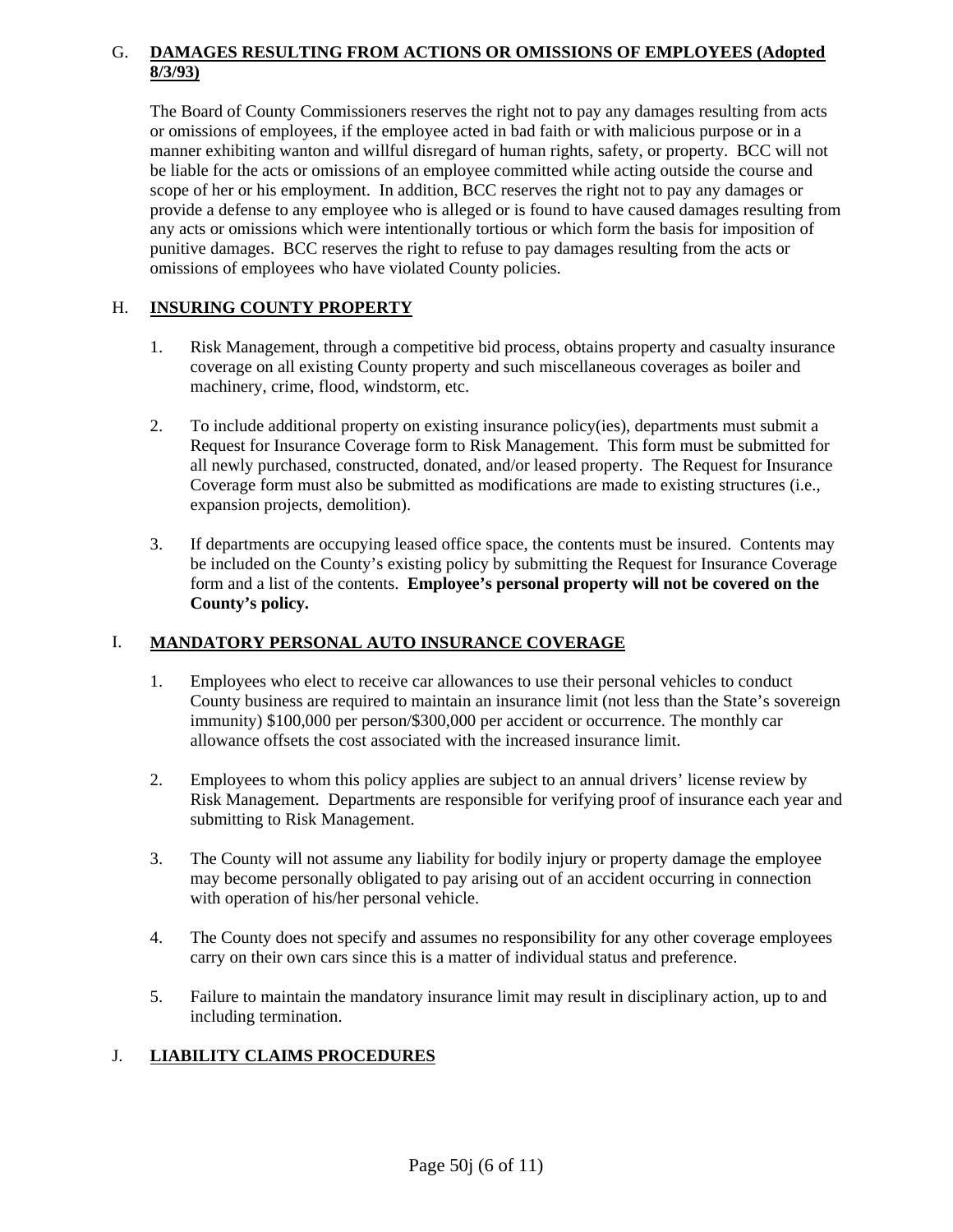- 1. Claims against Escambia County must be submitted to Risk Management, which is authorized to process claims or assign claims to a third-party licensed adjuster. Claims represented by an attorney will be processed through the County Attorney's Office.
- 2. All incidents/accidents involving County vehicles and/or bodily injury will be reported to Risk Management. Risk Management will follow up with the department to verify that unsafe conditions have been rectified.
- 3. At the claimant's request, Risk Management will mail the claimant a claim form. Before a claim is established, the claimant must complete, sign and return the claim. If reimbursement is requested, documentation of repairs (i.e. receipts, work orders) will be requested.
- 4. All investigations by Risk Management into claims, incidents, or accidents are made at the direct and express direction of the County Attorney and are made in anticipation of litigation. All findings, witness interviews or statements, photographs, reports, and data generated as a result of investigations by Risk Management, are protected by the work product privilege and/or anticipation of litigation privilege recognized by Florida and federal law.

# a. *Claims Involving Real and Personal Property*

- (1) Once a claim has been established and County investigation supports liability, Risk Management may request an official appraisal of the damaged property by a licensed appraiser.
- (2) The appraiser will contact the claimant to schedule the appraisal. The claimant may select the vendor of their choice for repairs.
- (3) The County will make reimbursement based on the appraiser's recommendation and only in exchange for a release.

## b. *Settlement of Real and Personal Property Claims*

(1) Settlement of real and personal property claims will be authorized if the investigation of the accident/incident supports the County's liability by meeting each of the following criteria:

-the County records reflect that the alleged causation existed for more than 48 hours after the County received knowledge of the potential hazard; -the alleged causation could reasonably be expected to have caused the damage; -the accident/incident could not prudently have been avoided by the citizen; -damages can be documented with receipts and/or estimates if claimant is seeking reimbursement.

- (2) If the claim is assigned to an outside adjuster and investigation of the accident/incident supports the County's liability, the County will make reimbursements based on the adjuster's recommendation.
- (3) If the claim is processed in-house and investigation of the accident/incident supports the County's liability, payment to citizens will be based on the documented damages.
- (4) The County will not make reimbursements for damaged windshields by road hazards if the damaged vehicle is registered in the State of Florida.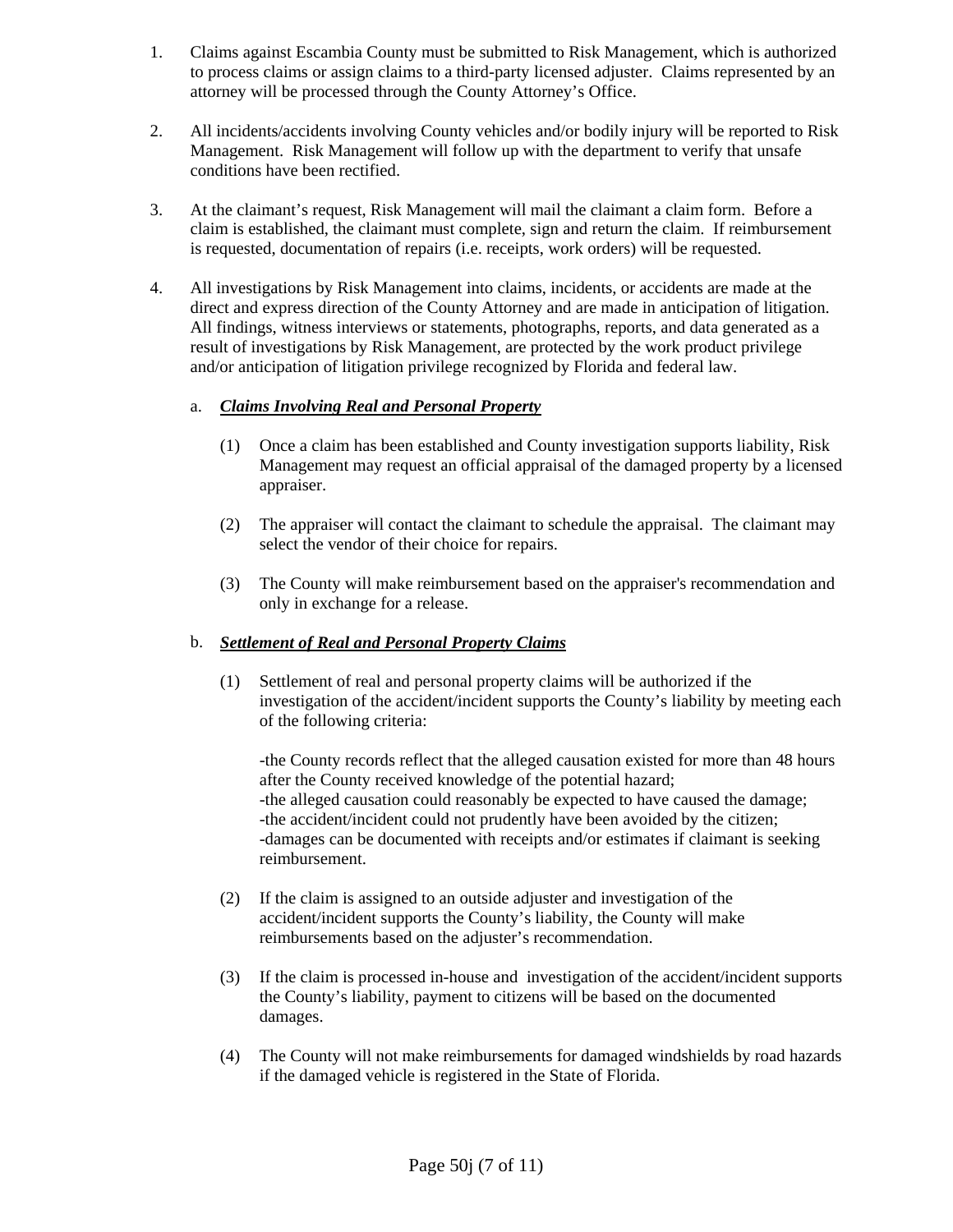- (5) The County will not make reimbursements for claims resulting from acts of God. This includes damage from fallen trees or limbs. (An act of God is damage resulting from natural events such as heavy rain, lightening, windstorms, floods, etc.)
- (6) The County will not make reimbursement for damage, theft, or loss of employees' personal property (i.e. tools, eyewear, jewelry, cash, etc.).
- (7) Whenever possible, the County will only make reimbursement for the actual cash value of the real or personal property.
- (8) The property owner(s) and the lien holder must release the County from any further liability by executing the appropriate release in exchange for payment.
- (9) Checks not picked up within 14 days from the date of notification will be returned to Accounts Payable for void. Citizens will then be required to resubmit their claims.

## K. **CLAIMS FOR COMMERCIALLY INSURED COUNTY PROPERTY**

- 1. Claims for property covered under the County's commercial insurance policy (i.e. buildings, contents, traffic signals, microwave towers, EDP and vehicles/equipment exceeding the commercial policy deductible) are subject to a \$1,000.00 deductible/per occurrence.
- 2. Each incident must be reported to Risk Management within 48 hours and then submitted on the Supervisor's Report when reimbursement is requested. All paid receipts must accompany the request for reimbursement along with the appropriate cost center and object code.
- 3. Risk Management will be responsible for the payment of all repairs, less the \$1,000 deductible. The deductible amount will be charged against the department's account.
- 4. Risk Management will coordinate with the departments and the insurers for reimbursement for contents, if applicable.
- 5. For damage to property that has been appraised as a total loss, Risk Management will make reimbursement based on the Actual Cash Value (ACV) of the property, less the applicable deductible.
- 6. Deductible will be waived in the event of damages that result during a named storm or FEMA declared emergency.

## L. **CLAIMS FOR DAMAGES TO COUNTY AUTOMOBILES AND HEAVY EQUIPMENT**

- 1. Claims for damages to County automobiles and heavy equipment must be reported to Risk Management immediately. The departments will be responsible for a \$500.00 deductible/per occurrence. If the claim is filed on the County's commercial policy, the \$1,000.00 deductible would apply. Documentation of repairs (i.e., work orders, estimates, receipts, etc.) must accompany the claim.
- 2. If your department's loss *exceeds the deductible,* claims for reimbursement must be submitted to Risk Management with the Supervisor's Report.
- 3. The department is responsible for coordinating the repairs of the damaged automobiles and/or heavy equipment.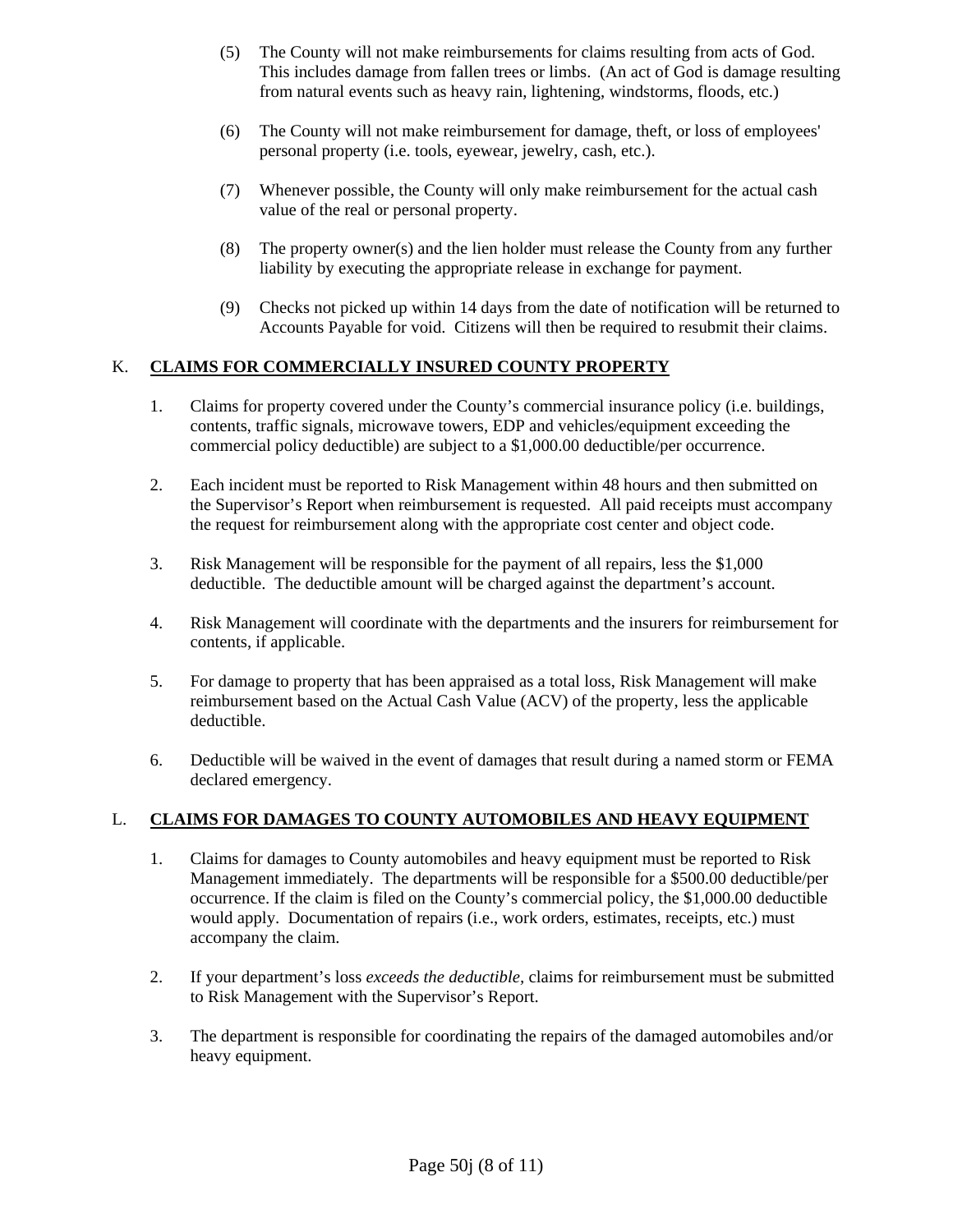- 4. If the department pays for the repairs, Risk Management will upon request, reimburse the departments for the repairs in *excess of the deductible*. All paid receipts must accompany the request for reimbursement.
- 5. If the department chooses to have Risk Management pay for the expenses rather than request reimbursement, the department must forward all invoices to Risk Management. The department must also send the appropriate cost center/object code to charge the deductible.
- 6. For accidents where damage exists and law enforcement cited the other driver to be at fault, Risk Management will coordinate and pay for repairs and seek reimbursement from the other party or their insurer, in accordance with Section O of this policy.
- 7. For damage to property that has been appraised as a total loss, Risk Management will make reimbursement based on the Actual Cash Value (ACV) of the property, less the applicable deductible.
- 8. Deductible will be waived in the event of damages that result during a named storm or FEMA declared emergency.

# M. **CLAIMS FOR LOST, STOLEN OR VANDALIZED COUNTY EQUIPMENT**

- 1. Lost, stolen or vandalized equipment must be reported immediately to the proper law enforcement authorities and Risk Management. Claims may be submitted to Risk Management on the Supervisor's Report. The department will be responsible for a \$1,000.00 deductible/per occurrence.
- 2. If your department's loss *exceeds the deductible,* claims for reimbursement must be submitted to Risk Management on the Supervisor's Report.
- 3. The department is responsible for coordinating the repair/replacement of lost, stolen or damaged equipment.
- 4. Risk Management will, upon request, reimburse the departments for the repairs in *excess of the established deductible*. All paid receipts must accompany the request for reimbursement, and the department must provide the appropriate cost center and object code.
- 5. Reimbursement will not be made without an official report from law enforcement officials.

# N. **AUTHORITY AND LIMITS FOR CLAIMS SETTLEMENT**

Property damage claims, workers' compensation indemnity and medical claims, bodily injury claims, breach of contract claims, and labor and employment discrimination claims may be settled by the County Attorney and/or Risk Manager if the settlement is up to \$10,000. All claim settlements in excess of \$10,000 must be authorized by the Board of County Commissioners.

## O. **SUBROGATING CLAIMS/FUND RECOVERY**

- 1. When it has been determined that the County is not liable for an accident which has resulted in a financial loss to the County, Risk Management will make every effort to recover losses exceeding \$1,000.00.
- 2. Departments experiencing loss should submit the Supervisor's Report to Risk Management. Estimates, work orders, or receipts must accompany the report.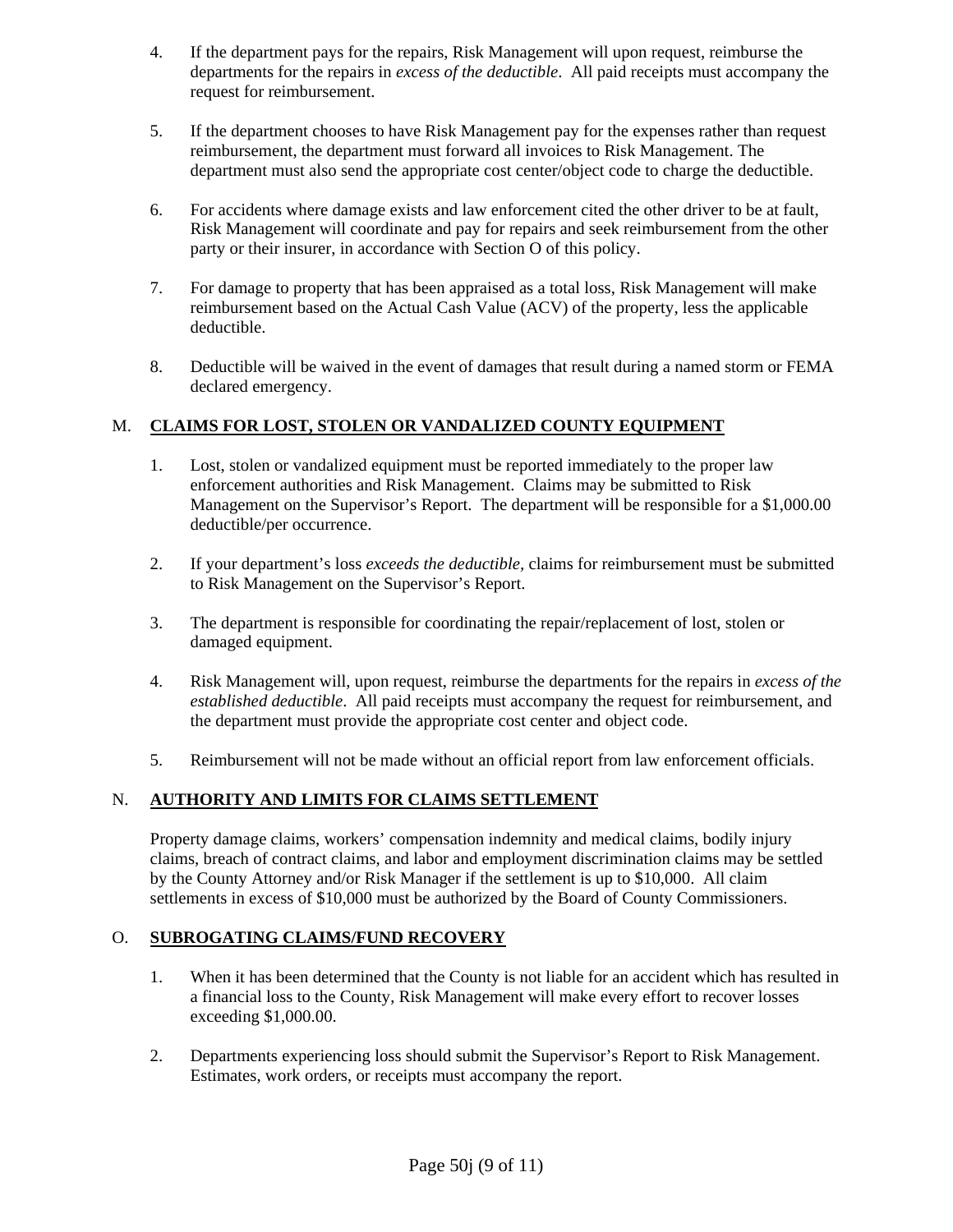- 3. Risk Management will file a claim against the other party or their insurance carrier to recover full damages.
- 4. All payments recovered by Risk Management will be forwarded to the Accounting and Finance Office to be credited to the appropriate accounts.

# P. **REWARD FOR INFORMATION LEADING TO THE ARREST OF THOSE WHO STEAL OR VANDALIZE COUNTY PROPERTY (Adopted 1/31/94)**

The Board provides a means of prevention and prosecution of those who steal and/or cause damage to County-owned property through establishment of a reward for information leading to their arrest to be consistent with Florida law.

The Board of County Commissioners, in conjunction with Crime Stoppers, will offer a monetary reward for information leading to the arrest of those who caused a loss of property owned by or in the care of Escambia County and its organizational entities or employees, under the following guidelines:

- 1. A loss, eligible for payment of a reward, is defined as:
	- a. A loss to County property of any kind having a current value of \$1,000 or more.
	- b. Theft of any County property from County premises, right-of-way or any other public or private property.
	- c. Damage to County property caused during an act of theft, misappropriated use, or vandalism.
- 2. Loss must be reported to the appropriate law enforcement agency and to Risk Management.
- 3. The amount of the reward will not exceed \$1,000. (Due consideration shall be given to the age, condition and repair and/or replacement cost of the property loss *as* obtained from the Clerk's Fixed Asset Report.) The reward shall be paid from funds budgeted for this purpose.
- 4. The reward shall be given for information leading to the arrest of the perpetrators of the loss.
- 5. The reward shall be advertised in any media and format deemed appropriate and approved by the Risk Manager for an appropriate length of time.
- 6. Neither County Risk Management employees nor law enforcement officers are eligible for the reward. A reward shall not be paid to anyone prosecuted for the theft.
- 7. Payment of any reward will have prior review by the Risk Manager and be based upon court documentation of arrest. The Risk Manager shall approve payment of all rewards. The individual claiming the reward must claim the reward in accordance with Crime Stoppers.

# Q. **NOTICE OF CLAIMS / REQUEST FOR PUBLIC RECORDS / PRIVATE INVESTIGATORS**

Employees involved in accidents are not authorized to be interviewed by private investigators. All notices of claims, request for public records involving County accidents/incidents, and/or requests for interviews by private investigators and insurance companies must be referred to Risk Management.